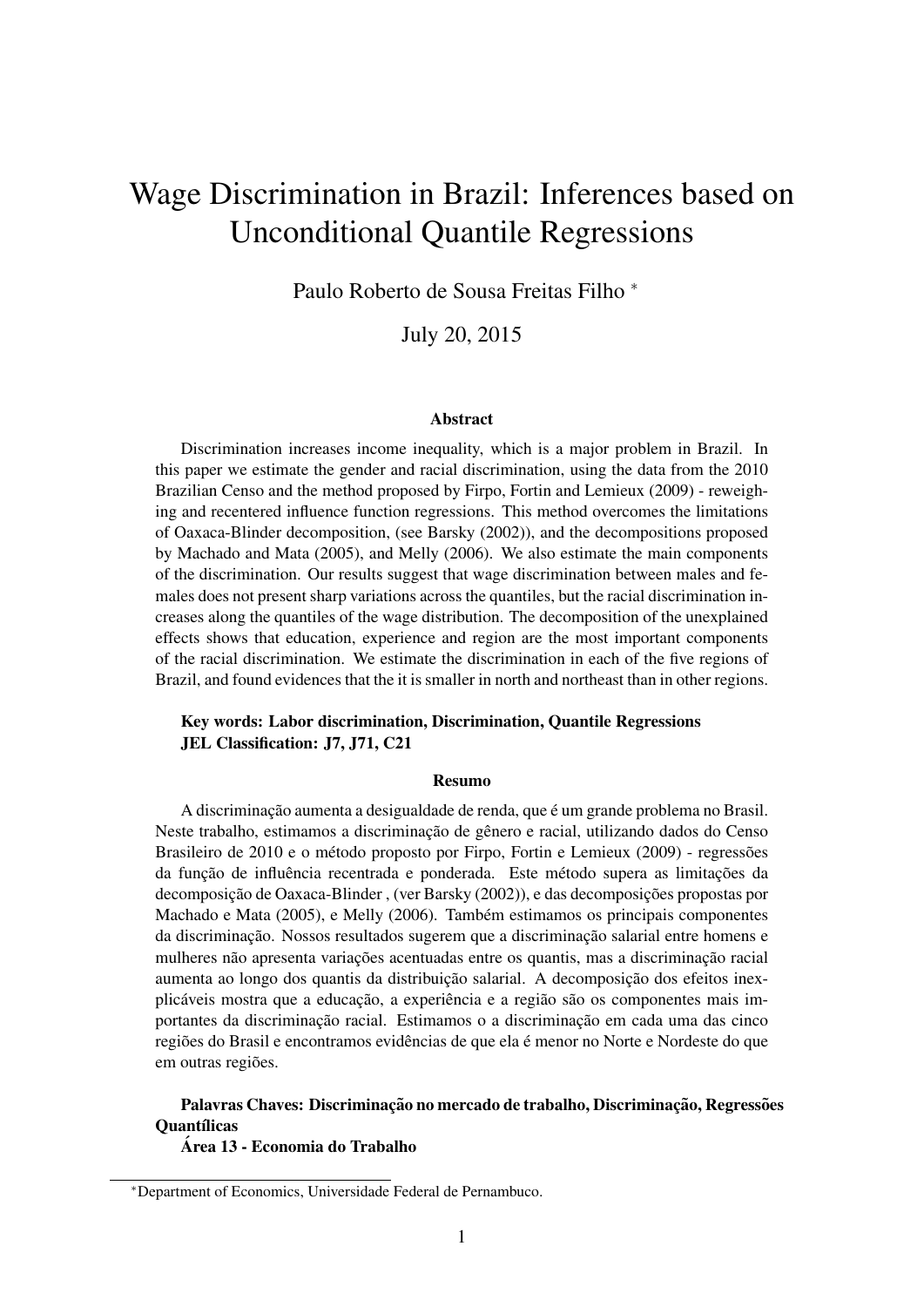## 1 Introduction

There are many evidences that racial and gender discrimination occurs in the labor market. Bertrand and Mullainathan (2003) performed a field experiment, responding to help-wanted ads in some U.S. newspapers with fictitious resumes. Each resume was assigned either a very African American sounding name or a very White sounding name. The fictitious people with white names received 50 percent more callbacks for interviews. Goldin and Rouse (1997) analyzed the effects of the use of "blind" auditions with a "screen" to conceal the identity of the candidate from the jury. The screen increased by 50% the probability a woman will be advanced out of certain preliminary rounds, and greatly increased the probability that a female contestant will be the winner in the final round. In 1970 - prior to the change in the audition policy - less than 5% of the musicians in the top five orchestras in the United States were female, in 1997 this share increased to 25%.

These authors succeeded in estimating discrimination in the hiring process. Nevertheless, it is difficult to estimate the wage discrimination in the labor market. Fortin, Lemieux and Firpo (2010) review many decomposition methods that can be used to estimate discrimination. They point out the advantages and limitations of each method. They explain that, at first, the decomposition methods consisted of decompositions of mean wages differentials. Later the methods evolved and were used to decompose variations, and finally the conditional distribution. They also described the reweighting methods, which are non-parametric.

Many authors have estimated the wage discrimination using the method proposed by Oaxaca (1973) and Blinder (1973). This method approximate the conditional expectations by best linear predictors. Barsky et al. (2002) showed that it may yield misleading results when the true conditional expectation functions are nonlinear.

The decomposition method proposed by Machado and Mata (2005) can be used to evaluate distributional effects, but these authors provided no econometric theory for the quantile regression decomposition estimators (Chernozhukov, Fernández-Val and Melly, 2012). This method is computationally demanding, so that if the data sets contains more than a few thousand observations, it becomes quite cumbersome. Unfortunately, the MM does not provide a way of performing the detailed decomposition for the composition effect (Fortin, Lemieux and Firpo (2010)). For example, when the proportion of skilled workers in the economy increases there is a change in the composition of the the groups of workers, and this change causes a reduction in the the inequality, and it is called a composition effect. For Fortin, Lemieux and Firpo (2010), this is a major drawback since the detailed decomposition of the composition effects into the contribution of each variable is always clearly interpretable. Another drawback of the MM decomposition is that it is only consistent if the right functional form is used for quantiles. Therefore, this method requires the choice of the right functional form for each and every quantiles, and making sure that the specification is correct is a very difficult empirical exercise.

Melly (2006) estimates the conditional distribution by parametric and nonparametric quantile regressions. The parametric quantile regression is an extension of the Oaxaca/Blinder decomposition of means to the full distribution. The nonparametric quantile regression is an efficient local-linear regression estimator for quantile treatment effects. This decomposition technique has one important limitation, it does not allow for computing detailed decompositions that allow the computation of the effect of each variable on the unconditional quantile wage distribution.

Firpo, Fortin and Lemieux (2009) developed the reweighing and recentered influence function regressions, and a decomposition technique that enables the analysis of the contribution of each explanatory variable after the estimation of the wage structure and composition effects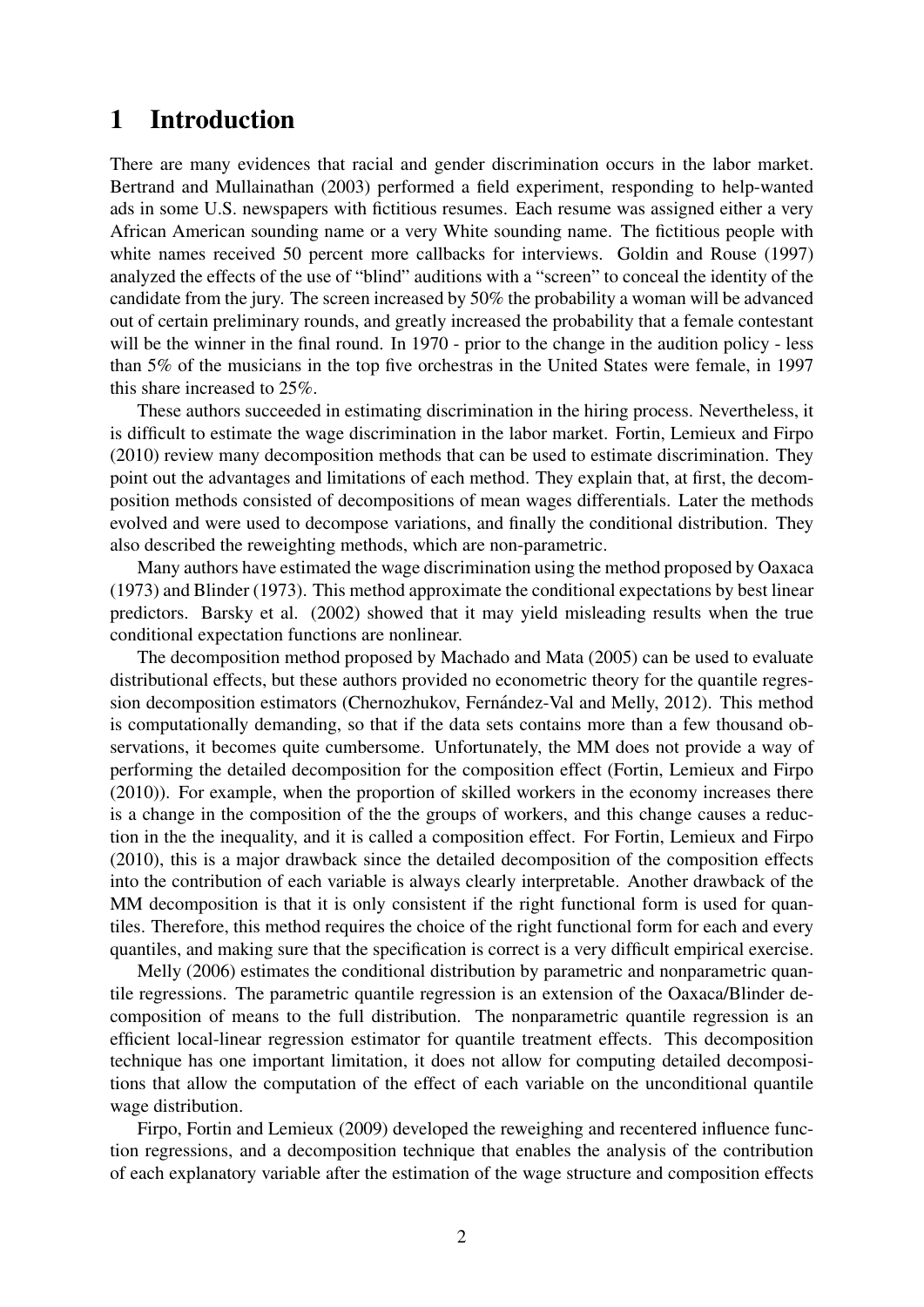(see Firpo, Fortin and Lemieux (2007)). Salardi (2012) is the first work that used this method to estimate wage discrimination in Brazil. One limitation of this work is that it fails to give detailed results of the Firpo, Fortin and Lemieux (2009) decomposition, since it presents results of a great number of decompositions (besides the standard Oaxaca-Blinder decomposition, it also presents the Brown, Moon and Zoloth (1980), Machado and Mata (2005), and Melly (2006) decompositions).

The main contribution of this paper is to present detailed results of the decomposition of the wage gap in Brazil between whites and non-whites, and males and females using the reweighing and recentered influence function regressions. We also break down the explained and unexplained differences in earnings between these groups into the contribution of each explanatory variable using a generalized Oaxaca-Blinder method, which do not require the linearity assumption. To our knowledge it is the only work that estimate the discrimination in each of the five regions of Brazil, using the method proposed by Firpo, Fortin and Lemieux (2009). This paper proceeds as following: the next section describes the method used in this work, the third section explains the results, the fourth section concludes and the appendix describes the discrimination in the regions of Brazil.

## 2 Methods

### 2.1 Data

The data used in the econometric analysis were obtained from the Brazilian Censo for the year 2010. The sample consists of 200000 observations of males and females between 40 and 49 years of age, with more than 8 years of schooling and positive income. The sample selection was made according to Angrist, Chernozhukov and Fernández-Val(2006). We used the following variables:

- perw individual sampling weights
- logw average log weekly wage, calculated as the log of reported monthly income from work divided by weeks worked
- educ years of schooling
- black indicator variable for race that assumes the value 1 for blacks, browns and native Americans, and 0 for whites and yellows.
- female indicator variable for gender that assumes the value 1 for females and 0 for males.
- reg indicator variable for region that assumes the value 1 for north and northeast, and 0 for other regions.
- sit indicator variable for home location that assumes value 1 for rural location.

age age in years

**exper** potential experience, calculated as  $age - educ - 6$ 

exper2 square of exper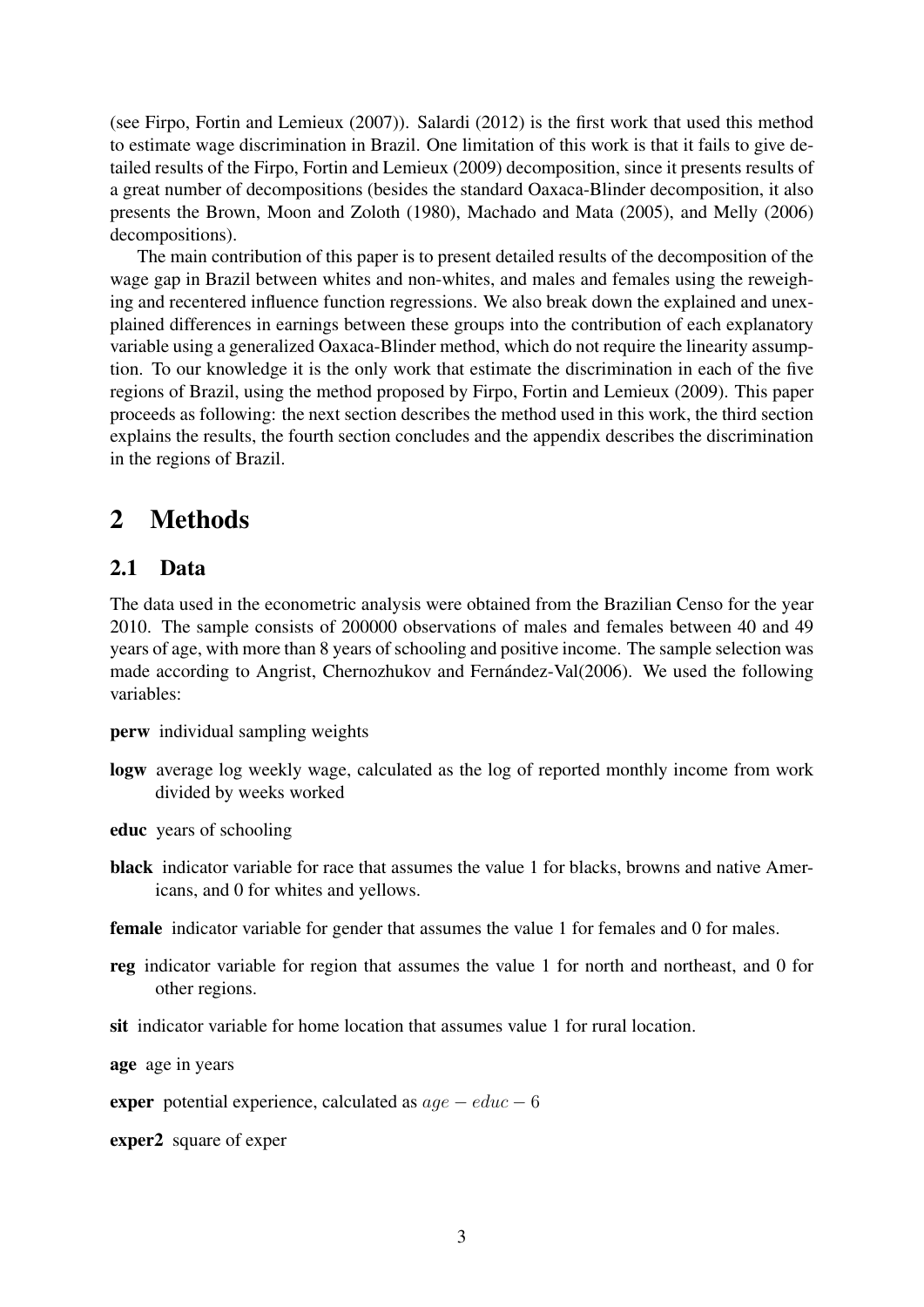actv1...actv20 dummies for sector of the economy, aggregated in 20 sector according to the Classificação Nacional de Atividades Econômicas Domiciliar 2.0 - CNAE-Domiciliar 2.0: agriculture, extrative industry, transformation Industry, electricity and gas, water and waste, construction, vehicle commerce and maintenance, transport, food, communication, finance, real state, professional and scientific, administration and other services, public administration, education, health and social services, arts and sports, other services, and domestic services. This last dummy variable is dropped from the model to avoid perfect multicolinearity (Wooldridge (2009)).

Panel (a) of figure 1 shows the density of the log of weekly wages of males and females. We can notice that the distribution of the wages is more right skewed for females than for males, which indicate the presence of gender discrimination. Analyzing the graphs of the wage distribution of whites and non-whites, as shown in panel (b) of figure 1, we can also presume that there is race discrimination.

In order to estimate and decompose the discrimination, we regress the log of weekly wage on education, experience, square of experience, female (or race) dummy, region, location and activity dummies, following the methodology described in the next section. We also estimate the discrimination in each region, to identify where the discrimination is located, and present the results in the appendix.

### 2.2 Reweighing and Recentered Influence Function Regressions

This section follows the notation from Firpo, Fortin and Lemieux (2007). Suppose that the sample of N individuals indexed by  $i = 1, \ldots, N$ , is divided in two groups, 1 and 0. Therefore  $N = N_1 + N_0$ , where  $N_1$  and  $N_0$  are the number of individuals in each group. We denote the conditional probability that an individual i is in group 1 given  $X = x$ , as  $p(x) = Pr[T = x]$  $1|X = x$ . This conditional probability is sometimes called the "propensity-score".

The wage depends on some observed variables  $X_i$  and on some unobserved variables  $\varepsilon_i \in$  $\mathbb{R}^m$  and is determined by wage structure functions

$$
Y_{it} = g_t(X_i, \varepsilon_i), \qquad \text{for } t = 0, 1 \tag{1}
$$

We can non-parametrically identify the distributions of  $Y_1|T = 1 \sim^d F_1$  and of  $Y_0|T =$  $0 \sim d F_0$ , from observed data on  $(Y, T, X)$ . But we need more assumptions to identify the counterfactual distribution of  $Y_0|T = 1 \sim d \dot{F}_C$ . The counterfactual distribution  $F_C$  is the one that would have prevailed under the wage structure of group 0, but with the distribution of observed and unobserved characteristics of group 1. Consider these three distributions conditional on X:  $Y_1|X, T = 1 \sim^d F_{1|X}, Y_0|X, T = 0 \sim^d F_{0|X}$  and  $Y_0|X, T = 1 \sim^d F_{C|X}$ .

Let  $\nu_1, \nu_0$  and  $\nu_C$  be a functional (variance, median, quantile, Gini, etc.) of the conditional joint distribution of  $(Y_1, Y_0)|T$ , and  $F\nu$  is a class of distribution functions such that  $F \in F\nu$ if  $||\nu(F)|| < +\infty$ . The difference in the v's between the two groups is the difference in wages measured in terms of the distributional statistic  $\nu$ , and is called the  $\nu$ -overall wage gap.

$$
\Delta_O^{\nu} = \nu(F_1) - \nu(F_0) = \nu_1 - \nu_0 \tag{2}
$$

We can decompose equation (2) in two parts, using the fact that  $X$  can be unevenly distributed across groups, then

$$
\Delta_O^{\nu} = (\nu_1 - \nu_c) + (\nu_c - \nu_0) = \Delta_S^{\nu} + \Delta_X^{\nu}
$$
\n(3)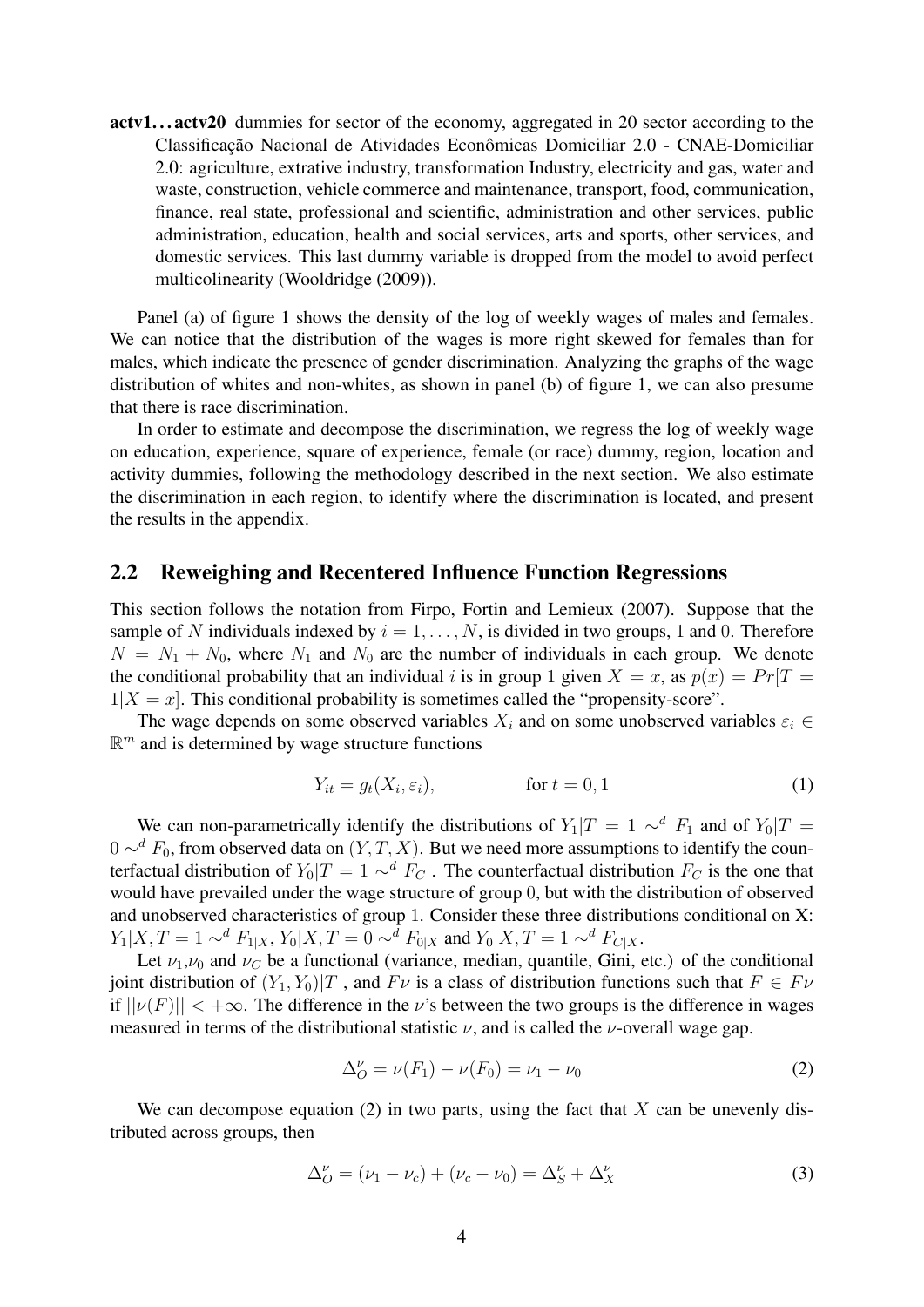Figure 1: Densities of the log of weekly wage by group (a) Density of the log of weekly wages of males and females



(b) Density of the log of weekly wages of whites and non-whites (black=1)

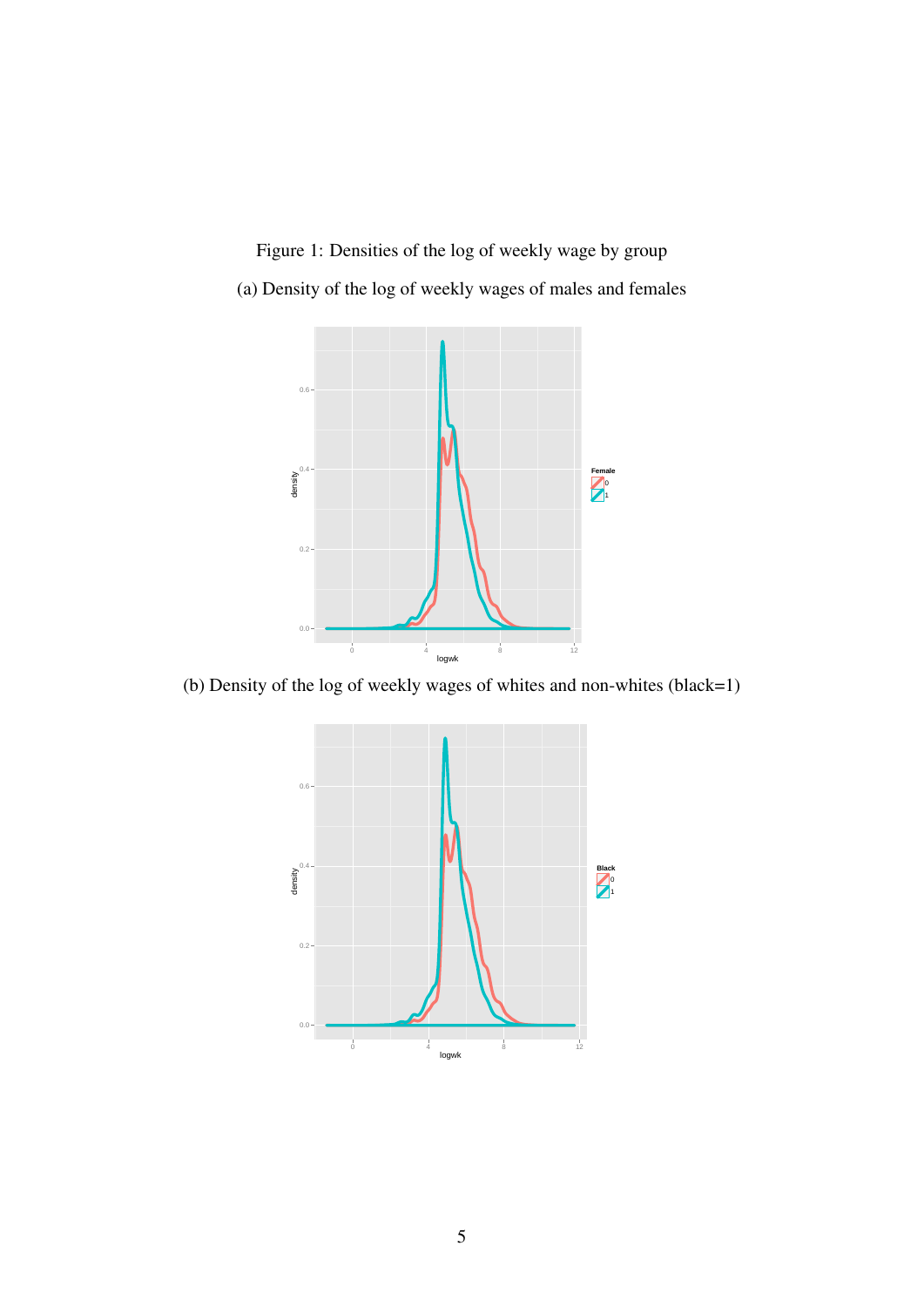Where the first term  $\Delta_S^{\nu}$  corresponds to the effect on  $\nu$  of a change from  $g_1(\cdot, \cdot)$  to  $g_0(\cdot, \cdot)$ keeping the distribution of  $(X, \varepsilon)|T = 1$  constant. This is called the wage structure effect or the unexplained difference effect. With no other restrictions, the second term  $\Delta_X^{\nu}$  corresponds to the effect of changes in distribution from the one of  $(X,\varepsilon)|T=1$  to that of  $(X,\varepsilon)|T=0$ , keeping the "wage structure"  $g_0(\cdot, \dots)$  constant. This is called the composition effect or the explained difference effect.

Firpo, Fortin and Lemieux (2007) use the reweighing and recentered influence function regressions to analyze how polarization of U.S. male wages that took place between the late 1980s and the mid 2000s was affected by factors such as de-unionization, education, occupations and industry changes. Given the total change in the distribution of wages  $\Delta_O^{\nu}$ , they tried to answer two questions. The first was, what is the change in the distribution of wages between the late 1980s the mid 2000s, that are associated with the change in the wage structure ( $\Delta_S^{\nu}$  or "wage structure"), if worker characteristics were the same in the two periods. The second was, what is the change in the distribution of wages in these two periods, that are associated with the change in worker characteristics ( $\Delta_X^{\nu}$  or "composition effect"), keeping the wage structure constant.

Here we need the conditional independence assumption, that is, we assume that  $\varepsilon$  is independent of T given X. This implies that  $\Delta_X^{\nu}$  only reflect changes in the distribution X. This assumption is also crucial for identification of  $F_C$  and  $\varepsilon_C$ . We do not need any assumption about the format of  $g_0(\cdot, \cdot)$  and  $g_0(\cdot, \cdot)$ , but if we had imposed some assumption on the format of these function then we could have relaxed the conditional independence assumption. In the Oaxaca-Blinder decomposition it is assumed that  $g_1(X, \varepsilon) = X^T \beta_1 + \varepsilon_1$ ,  $g_0(X, \varepsilon_0) = X^T \beta_0 + \varepsilon_0$ , and that

$$
E[\epsilon_t|X, T = t] = 0 \tag{4}
$$

The assumption that the functions  $g_1(\cdot, \cdot)$  and  $g_0(\cdot, \cdot)$  are linear can be plausible in many cases, but the assumption of exogeneity described by equation (4), is more difficult to be accepted, since if any variable that affects wages (like ability) is missing in the model, we cannot affirm that this assumption is valid.

We can identify the parameters of interest under the common assumptions of Ignorability (sometimes called unconfoundedness) and Overlapping Support (or Common Support). The Ignorability assumption should be analyzed in each specific case, as it is more plausible in some cases than in others. In our specific case, it states that the distribution of the unobserved explanatory factors in the wage determination is the same across groups 1 and 0, once we condition on a vector of observed components. Formally, the Ignorability assumption is: Let  $(L, X, \varepsilon)$  have a joint distribution. For all x in X,  $\varepsilon$  is independent of T given  $X = x$ .

The Overlapping Support assumption requires that there be an overlap in observable characteristics across groups, in the sense that there no value of x in X such that it is only observed among individuals in group 1. In gender wage gap decompositions where some of the detailed occupations are only held by men or by women, this assumption is not valid, but in our case the we consider only 21 sectors (or types of occupation), therefore the Overlaping Support assumption is plausible. Formally, the Overlaping Support assumption is: For all  $x$  in  $\mathcal{X}$ ,  $p(x) = Pr[T = 1|X = x] < 1$ . Futhermore,  $Pr[T = 1] > 0$ .

#### 2.2.1 Step 1: Reweighing

The distributions  $F_0, F_1$  and  $F_C$  can be estimated non-parametrically using the weights: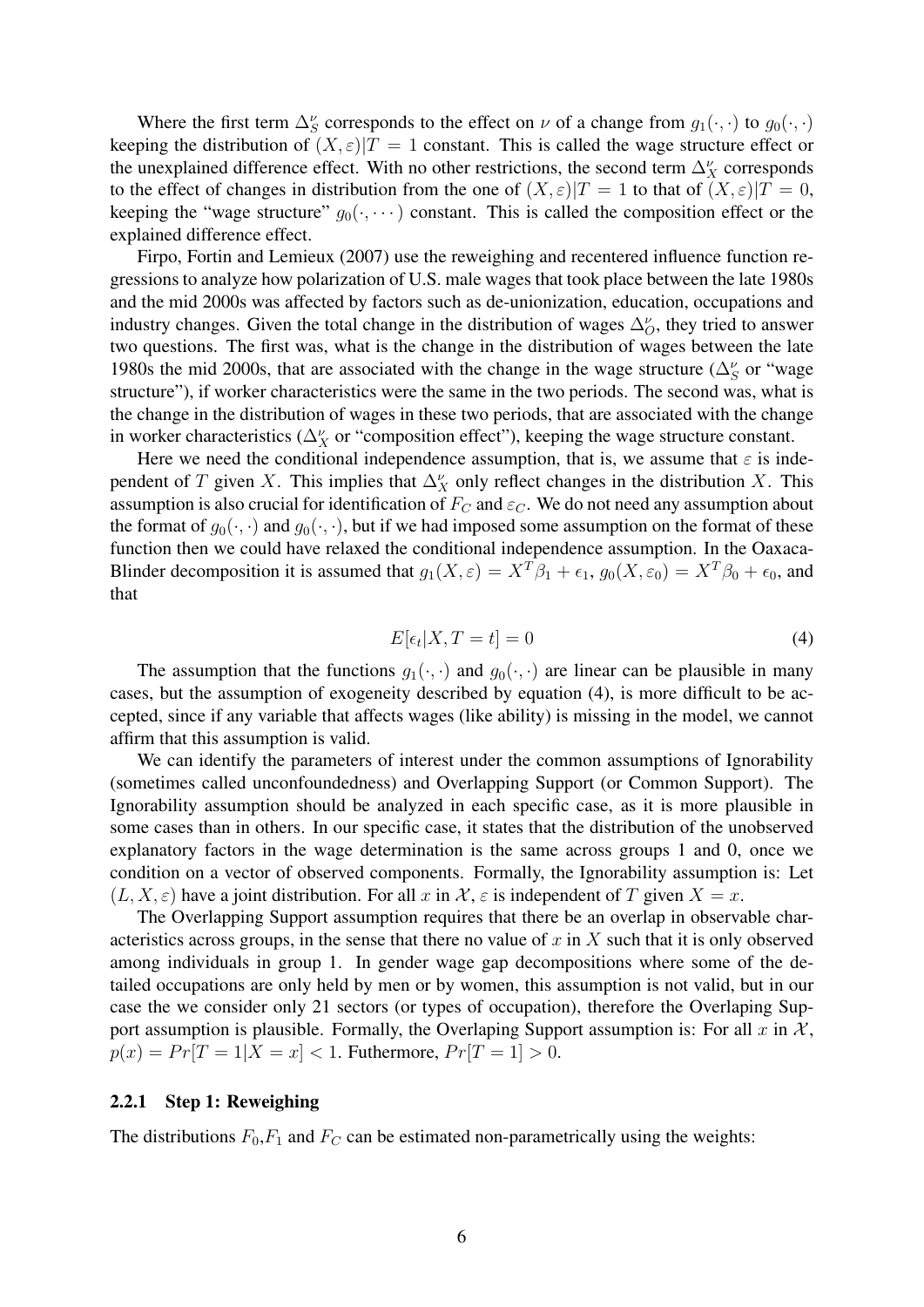$$
\omega_1(T) \equiv \frac{T}{p} \qquad \qquad \omega_0(T) \equiv \frac{1 - T}{1 - p} \qquad \qquad \omega_C(T, X) \equiv \left(\frac{p(X)}{1 - p(X)}\right) \cdot \left(\frac{1 - T}{p}\right)
$$

where  $p(X) = Pr[T = 1 | X = x]$  is the proportion of people in the combined population of two groups that is in group 1, given that those people have  $X = x$ , and p is the unconditional probability.  $\omega_1(T)$  and  $\omega_0(T)$  transform features of the marginal distribution of Y into features of the conditional distribution of  $Y_1$  given  $T = 1$ , and of  $Y_0$  given  $T = 0$ , respectively.  $\omega_C(T)$ transforms features of the marginal distribution of Y into features of the counterfactual distribution of  $Y_0$  given  $T = 1$ . By identifying  $F_C$  we can identify the functional  $\nu(F_C)$  (variance, median, quantile, Gini, etc.), and from equations (2) and (3) we can identify and  $\Delta_S^{\nu}$  and  $\Delta_X^{\nu}$ . The following result permits us to identify  $F_C$ .

Theorem 1 (Inverse Probability Weighing) *Under assumptions of Ignorability and Overlapping Support:*

**a.**  $F_t(y) = \mathbb{E}[\omega_t(T) \cdot \mathbb{1}\{Y \le y\}]$   $t = 0, 1$  $\mathbf{E}$  ( $\mathbf{E}$ )  $\mathbf{E}$  ( $\mathbf{E}$   $\mathbf{E}$ )  $\mathbf{E}$  ( $\mathbf{E}$   $\mathbf{E}$ )  $\mathbf{E}$ 

**b.** 
$$
F_C(y) = \mathbb{E}[\omega_C(T, X) \cdot \mathbb{1}\{Y \leq y\}]
$$

By weighing the observations with the inverse probabilities of belonging to group 0 or 1 given T, as stated in theorem 1, we can obtain the distribution and the functionals of the distributions, which enable us to obtain  $\Delta_S^{\nu}$  and  $\Delta_X^{\nu}$ , as the following result states:

Theorem 2 (Identification of Wage Structure and Composition Effects) *Under assumptions of Ignorability and Overlapping Support:*

**a.**  $\Delta_S^{\nu}$  and  $\Delta_X^{\nu}$  are identifiable from the data on  $(Y, T, X)$ ;

**b.** if 
$$
g_1(\cdot, \cdot) = g_0(\cdot, \cdot)
$$
 then  $\Delta_S^{\nu} = 0$ 

c. *if*  $F_{X|T=1} \sim F_{X|T=0}$ , then  $\Delta_X^{\nu} = 0$ 

Part b of Theorem 2 states that when there are no group differences in the wage determination functions, then we should find no wage structure effects (unexplained effects), while part c states that if there are no group differences in the distribution of the covariates, there will be no composition effects.

We now explain how to estimate the weighting functions. The distributional statistics  $\nu_1$ ,  $\nu_0$  and  $\nu_C$  can be computed directly from the appropriately reweighted samples. The three weighting functions we are interested in are  $\omega_1(T)$ ,  $\omega_0(T)$ , and  $\omega_C(T, X)$ . The first two weights are are estimated by:

$$
\hat{\omega}_1(T) = \frac{T}{\hat{p}}
$$
 and  $\hat{\omega}_0(T) = \frac{1 - T}{1 - \hat{p}}$ 

, where  $\hat{p} = N^{-1} \sum_{i=1}^{N} T_i$ . The third weight is estimated by

$$
\hat{\omega}_C(T, X) = \frac{1 - T}{\hat{p}} \cdot \left(\frac{\hat{p}(X)}{1 - \hat{p}(X)}\right)
$$

, where  $\hat{p}(\cdot)$  is an estimator of the true probability of being in group 1 given X. For details of the parametric and the non-parametric approaches to estimate this probability, see Firpo, Fortin and Lemieux (2007). We used the following normalization to have weights summing up to one: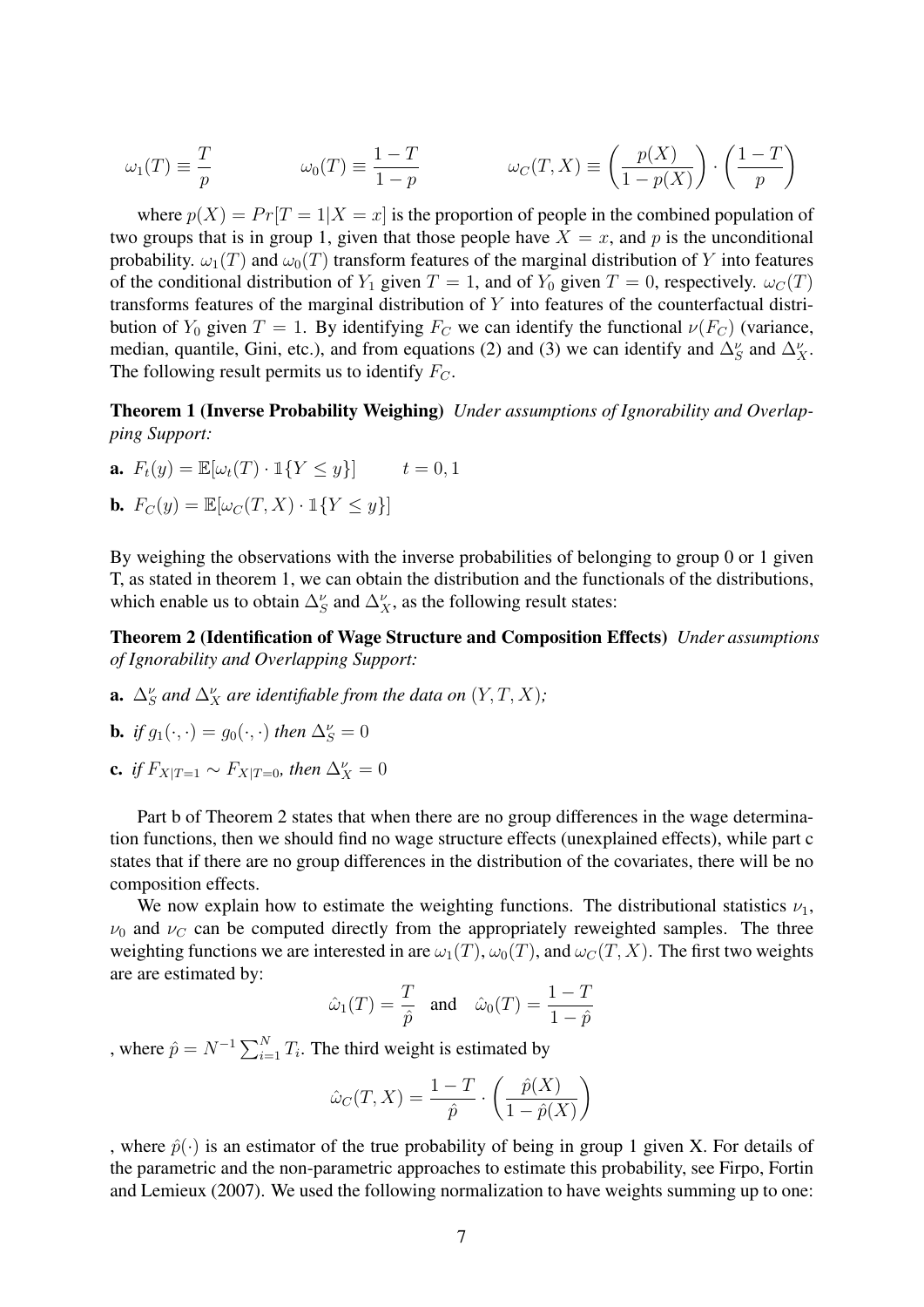$$
\hat{\omega}_1^*(T_i) = \frac{\hat{\omega}_1(T_i)}{\sum_{j=1}^N \hat{\omega}_1(T_j)} = \frac{T_i}{N \cdot \hat{p}}
$$

$$
\hat{\omega}_0^*(T_i) = \frac{\hat{\omega}_0(T_i)}{\sum_{j=1}^N \hat{\omega}_0(T_j)} = \frac{1 - T_i}{N \cdot (1 - \hat{p})}
$$

$$
\hat{\omega}_C^*(T_i, X_i) = \frac{\hat{\omega}_C(T_i)}{\sum_{j=1}^N \hat{\omega}_C(T_j)} = \frac{(1 - T_i) \cdot \left(\frac{\hat{p}(X_i)}{1 - \hat{p}(X_i)}\right)}{\sum_{j=1}^N (1 - T_j) \cdot \left(\frac{\hat{p}(X_i)}{1 - \hat{p}(X_i)}\right)}
$$

We estimate  $\nu_1$ ,  $\nu_0$  and  $\nu_C$  by replacing the CDF by the empirical distribution function:  $\hat{\nu}_t = \nu(\hat{F}_t), t = 0, 1$  and  $\hat{\nu}_C = \nu(\hat{F}_C)$ , where

$$
\hat{F}_t(y) = \sum_{i=1}^N \hat{\omega}_t^*(T_i) \cdot \mathbb{1}\{Y_i \le y\}, t = 0.1
$$

$$
\hat{F}_C(y) = \sum_{i=1}^N \hat{\omega}_C^*(T_i, X_i) \cdot \mathbb{1}\{Y_i \le y\}
$$

Another way to get estimates of a distribution statistic  $\hat{\nu}$  is to use standard software programs, to compute distributional statistics directly from the observations on Y, weighted using the appropriate weighting factor. We estimate the composition and the wage structure effects by using the estimated distributional statistics as  $\hat{\Delta}_{S}^{\nu} = \hat{\nu}_1 - \hat{\nu}_C$  and  $\hat{\Delta}_{X}^{\nu} = \hat{\nu}_C - \hat{\nu}_0$ .

In this paper we use quantiles as distributional measures for the decomposition of wage distributions. In decompositions of the gender wage gap, they are used to differentiate the effects of the discrimination in the middle of the distribution from its impact in the tails. To carry out the decomposition of the median, we first estimate  $me_t$ ,  $t = 0, 1$  and  $me_C$  by reweighting as  $\hat{me}_t = argmin_q \sum_{i=1}^{N} \hat{\omega}_t(T_i) \cdot |Y_i - q|, t = 0, 1$  and  $\hat{me}_C = argmin_q \sum_{i=1}^{N} \hat{\omega}_C(T_i) \cdot |Y_i - q|$ . The estimators for the wage gaps are computed as:  $\hat{\Delta}_{O}^{me} = \hat{me}_1 - \hat{me}_0$ ,  $\hat{\Delta}_{S}^{me} = \hat{me}_1 - \hat{me}_C$ and  $\hat{\Delta}_X^{me} = \hat{m}e_C - \hat{m}e_0$ .

#### 2.2.2 Step 2: Application of the UQR methodology

,

,

.

.

.

Let  $\nu = \nu(F)$  be a general functional. The influence function is

$$
IF(y; \nu, F) = lim_{\epsilon \to 0} \frac{(\nu(F_{\epsilon}) - \nu(F))}{\epsilon}
$$

, where  $F_{\epsilon}(y) = (1 - \epsilon)F + \epsilon \delta_{y}$ ,  $0 \le \epsilon \le 1$ , and where  $\delta_{y}$  is a distribution that only puts mass at the value y. It can be shown that  $\int_{-\infty}^{\infty} \overline{IF(y; \nu, F)} dF(y) = 0$ .

We use a recentered influence function:  $RIF(y; \nu, F) = \nu(F) + IF(y; \nu, F)$  whose expectation is the original  $\nu$ :

$$
\int_{-\infty}^{\infty} RIF(y; \nu, F) dF(y) = \int_{-\infty}^{\infty} (\nu(F) + IF(y; \nu, F)) dF(y) = \nu(F)
$$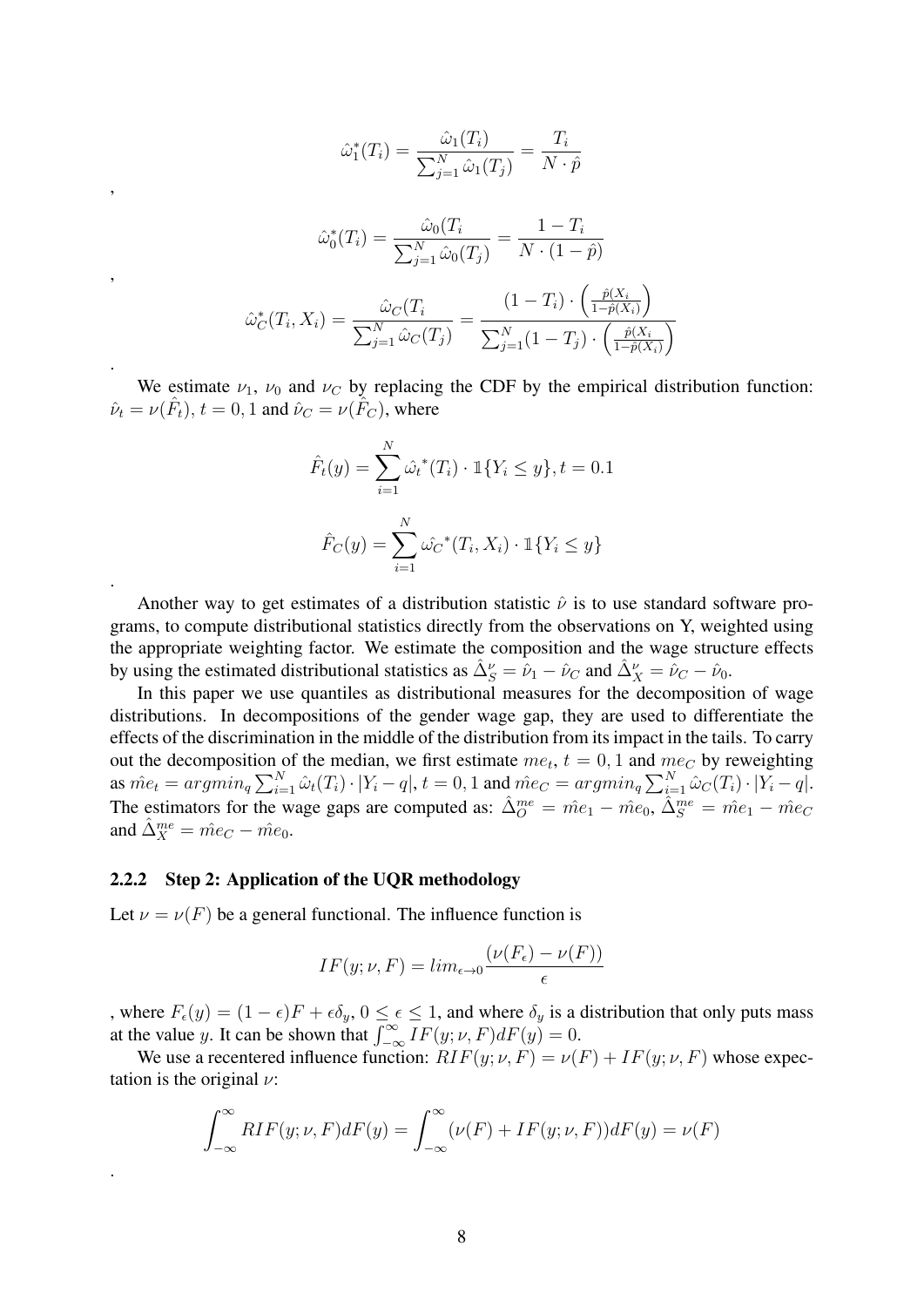The  $\tau$ -th quantile of the distribution F is defined as the functional  $q_{\tau} = Q(F, \tau) = \inf \{y | F(y) >$  $\tau$ , and its influence function is:

$$
IF(y; q_\tau) = \frac{\tau - \mathbb{1}\{y \le q_\tau\}}{f_y(q_\tau)}
$$

The rescaled influence function of the  $\tau$ -th quantile is

$$
RIF(y; q_{\tau}) = q_{\tau} + IF(y; q_{\tau}) = q_{\tau} + \frac{\tau - \mathbb{1}\{y \le q_{\tau}\}}{f_y(q_{\tau})}
$$

The influence function of the median is,

$$
IF(y; me) = \frac{\frac{1}{2} - \mathbb{1}\{y \le me\}}{f_y(me)}
$$

The rescaled influence function is

.

.

.

.

.

,

$$
RIF(y; me) = me + \frac{\frac{1}{2} - \mathbb{1}{y \le me}}{f_y(me)}
$$

In order to estimate the linear RIF-regressions, we compute the rescaled influence function for each observation by plugging the sample estimate of the median,  $\hat{me}$ , and estimating the density at the sample median,  $\hat{f}(\hat{me})$ . For the median of  $Y_1|T=1$ , we would use

$$
\widehat{RIF}(y; me_1) = \hat{me}_1 + \left(\hat{f}_1(\hat{me}_1)\right)^{-1} \cdot \left(\frac{1}{2} - \mathbb{1}\{\leq \hat{me}_1\}\right)
$$

where  $\hat{f}_1(\cdot)$  is a consistent estimator for the density of  $Y_1|T=1$ ,  $f_1(\cdot)$ . Kernel methods can be used to estimate the density. We use the guaussian kernel function with halfwidth of kernel equals to 0.06. The RIF-regressions are then estimated by replacing the usual dependent variable, Y, by the estimated value of  $RIF(y; me<sub>1</sub>)$ . The resulting regression coefficients are

$$
\hat{\gamma}_t^{me} = \left(\sum_{i=1}^N \hat{\omega}_t(T_i) X_i X_i'\right)^{-1} \cdot \sum_{i=1}^N \hat{\omega}(T_i) X_i \widehat{RIF}(Y_i; me_t), \quad t = 0, 1
$$

$$
\hat{\gamma}_C^{me} = \left(\sum_{i=1}^N \hat{\omega}_C(T_i, X_i) X_i X_i'\right)^{-1} \cdot \sum_{i=1}^N \hat{\omega}_C(T_i, X_i) X_i \widehat{RIF}(Y_i; me_C)
$$

Then, we get:

$$
\Delta_S^{me} = \mathbb{E}[X,T=1]^T \cdot (\hat{\gamma}_1^{me} - \hat{\gamma}_C^{me})
$$

$$
\Delta_X^{me} = (\mathbb{E}[X|T=1] - \mathbb{E}[X|T=0])^T \cdot \hat{\gamma}_0^{me} + \hat{R}^{me}
$$

, where  $\hat{R}^{me} = \mathbb{E}[X|T=1]^T \cdot (\hat{\gamma}_C^{me} - \hat{\gamma}_0^{me})$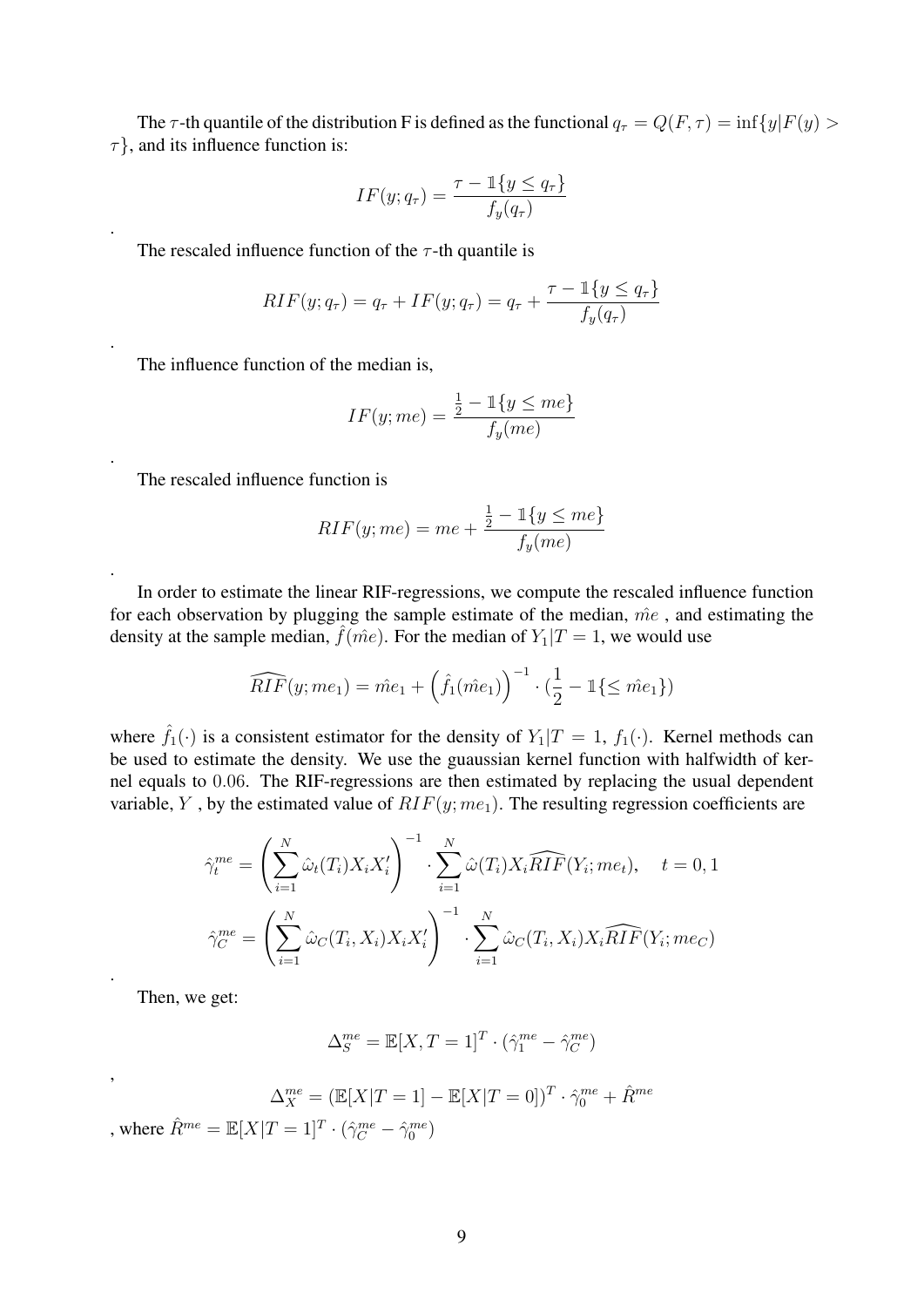## 3 Results

In this section we show the decomposition of the wage gap between males and females, and whites and non-whites in Brazil. We decompose the wage differentials in explained and unexplained effects. The unexplained effects give an estimate of the discrimination. The figures show the decomposition of the wage differentials from the 5th until the 95th quantile of the wage distribution, and the estimates are made for each five quantiles in this range.

Panel *a* of figure 2 displays the total wage differential between males and females, the explained effect and the unexplained effects. The wage discrimination between males and females does not present sharp variations across the quantiles of the wage distribution. It is greater in the 5th and the 35th quantiles. Table 1 displays the wage gap decomposition and the decomposition of the unexplained effects for selected quantiles of the wage distribution. As we use log of weekly wage as the depend variable of our estimation, all values are in log of weekly wages. As we can see in this table, the gender discrimination varies around its mean value of 0.04 across the quantiles.

Panel *b* of figure 2 displays the decomposition of the unexplained effects. Activity is the greater component of the unexplained differences. This means that there are activities in which women receive smaller wages than men. These results suggest that the gender discrimination is not generalized to all activities, for if it were true, the activity would not be a important component of the unexplained effects. If, for example, education were the main component of the discrimination, then we would conclude that in general women with the same educational level than men would receive a smaller wage.

These results differ from Salardi (2012), who found evidences that education is the primary contributor to differences in endowments, and that experience is an important contributor to the unexplained wage gap between male and female and white and non-white workers, using the RIF-OLS technique developed by Firpo, Fortin and Lemieux (2009). Bartalotti (2007), using the Machado-Mata decomposition, found evidences that the gender discrimination in Brazil increases smoothly from the lower quantiles until the 85th, and it increases sharply thereafter. Our results suggest that the gender discrimination in Brazil in greater in the 35th quantile, presents some sharp variations in the lower quantiles, and decreases in the upper quantiles.

Figure 3 is similar to figure 2, and presents the estimates of the race discrimination. Panel *b* of figure 3 shows that race discrimination increases along the quantiles of the wage distribution and it is greater than gender discrimination. The total wage gap also is greater between whites and non-whites than between males and females, and this is more evident in the upper quantiles. Table 1 shows that the total wage gap is  $-0.062$  in the 10th quantile, and increases to 0.212 in the 90th quantile.

Our results are similar to those found by Alvarez (2013), who analyzed the race wage gap ´ in Brazil using the Melly (2006) decomposition, and data from the PNAD for the years 2001 and 2011. The graphs of the race wage gap and discrimination have a U-shape (specially in 2011), with the minimum point located at the 20th quantile, but the discrimination increases in the upper quantiles. He found that the explained and the unexplained effects were roughly equal, therefore approximately half of the wage gap occurs because of race discrimination.

The decomposition of the unexplained effects is displayed in panel *b* of figure 3. Education, experience and region are the most important components of the race discrimination. Education and experience become more important, while region becomes less important in the upper quantiles. Table 1 shows that in the 10th quantile the components of the discrimination are very similar, but education, experience and region stand out in the quantiles above the 50th quantile.

These results imply that the non-whites which are on the higher quantiles of the wage dis-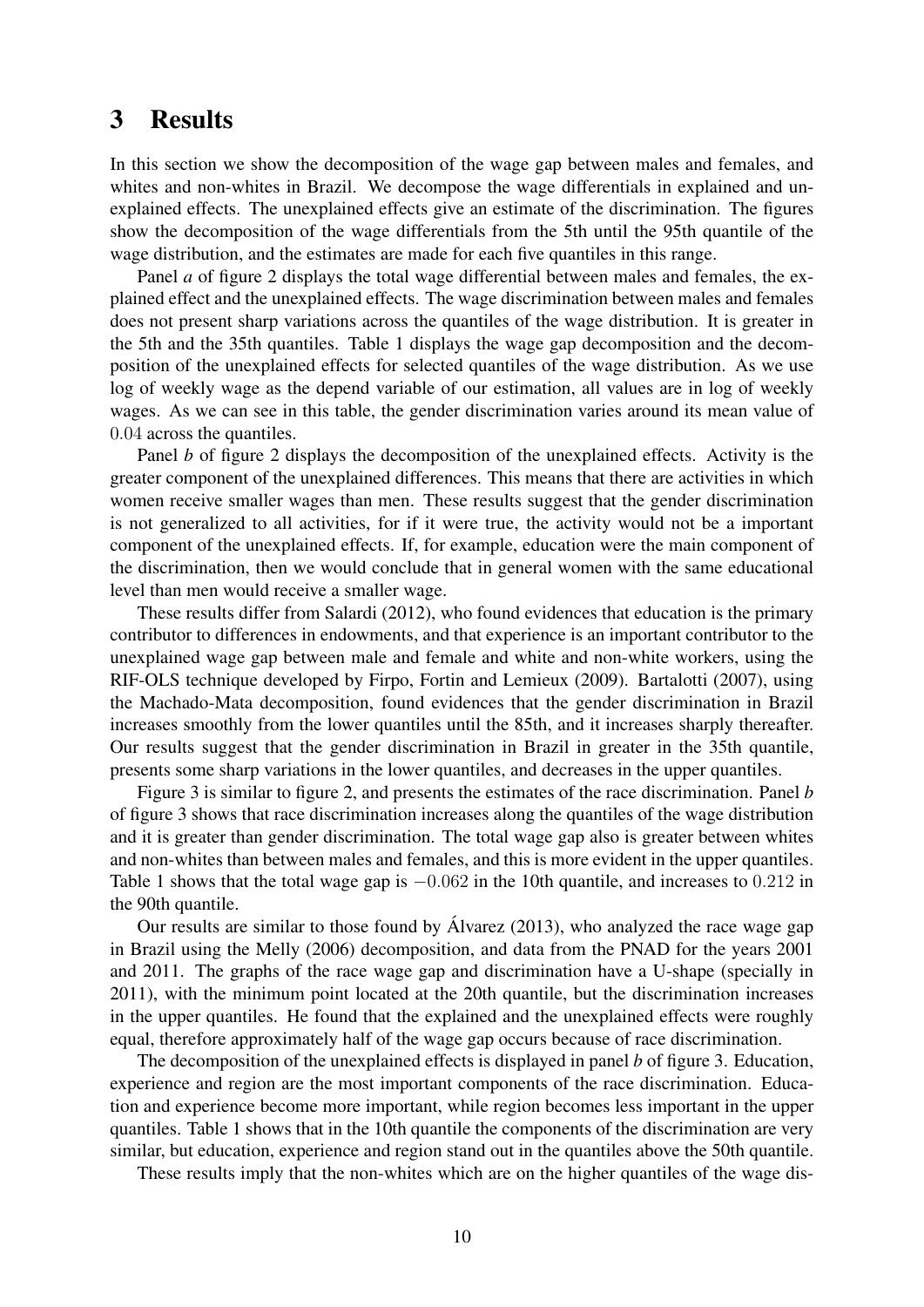

## (a) Wage Gap Decomposition



### (b) Decomposition of Unexplained Effects



#### **Variable** ● activity ▲ black ● educ + exper ※ exper2 \* reg = sit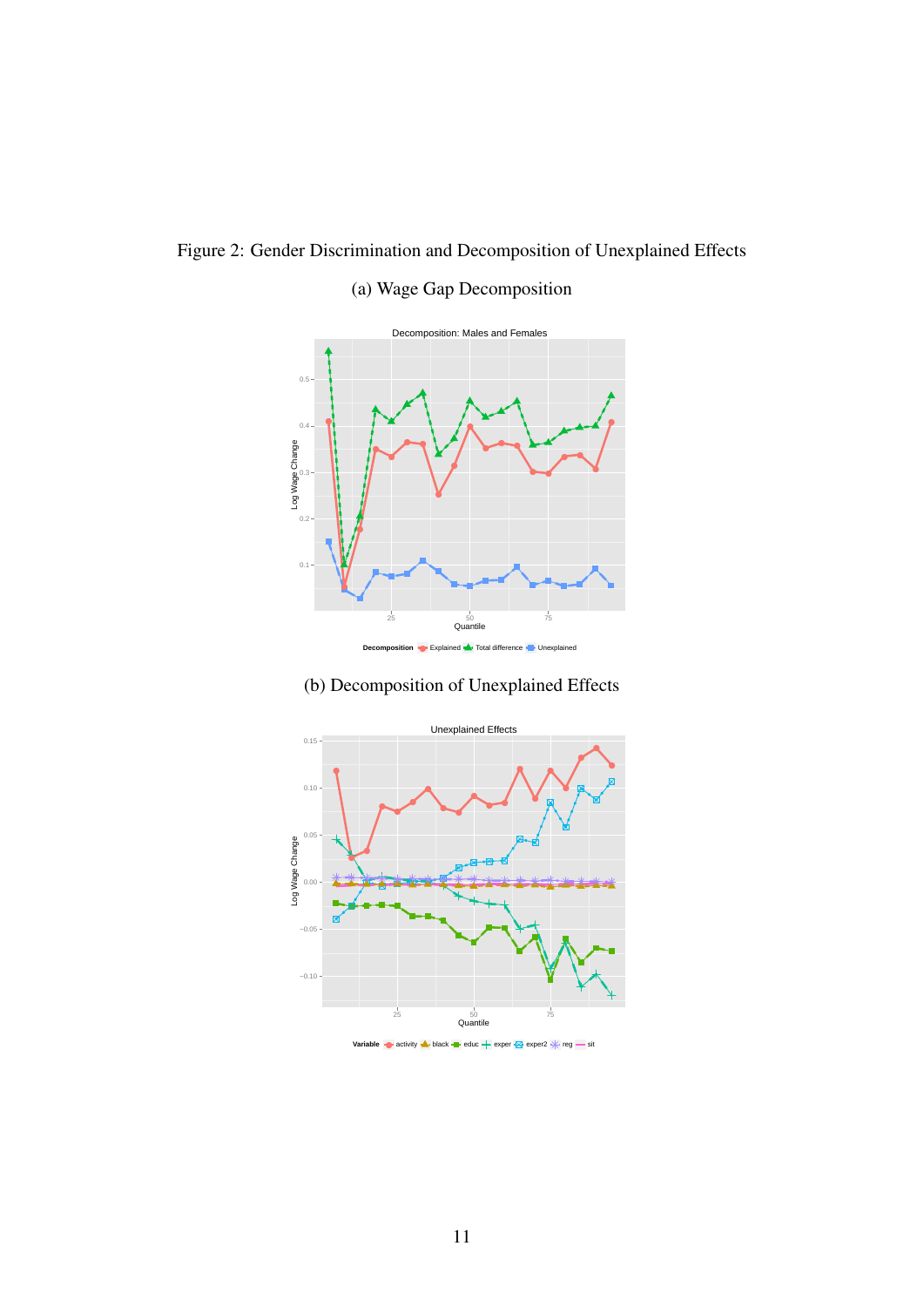Figure 3: Race Discrimination and Decomposition of Unexplained Effects

## (a) Wage Gap Decomposition



### (b) Decomposition of Unexplained Effects

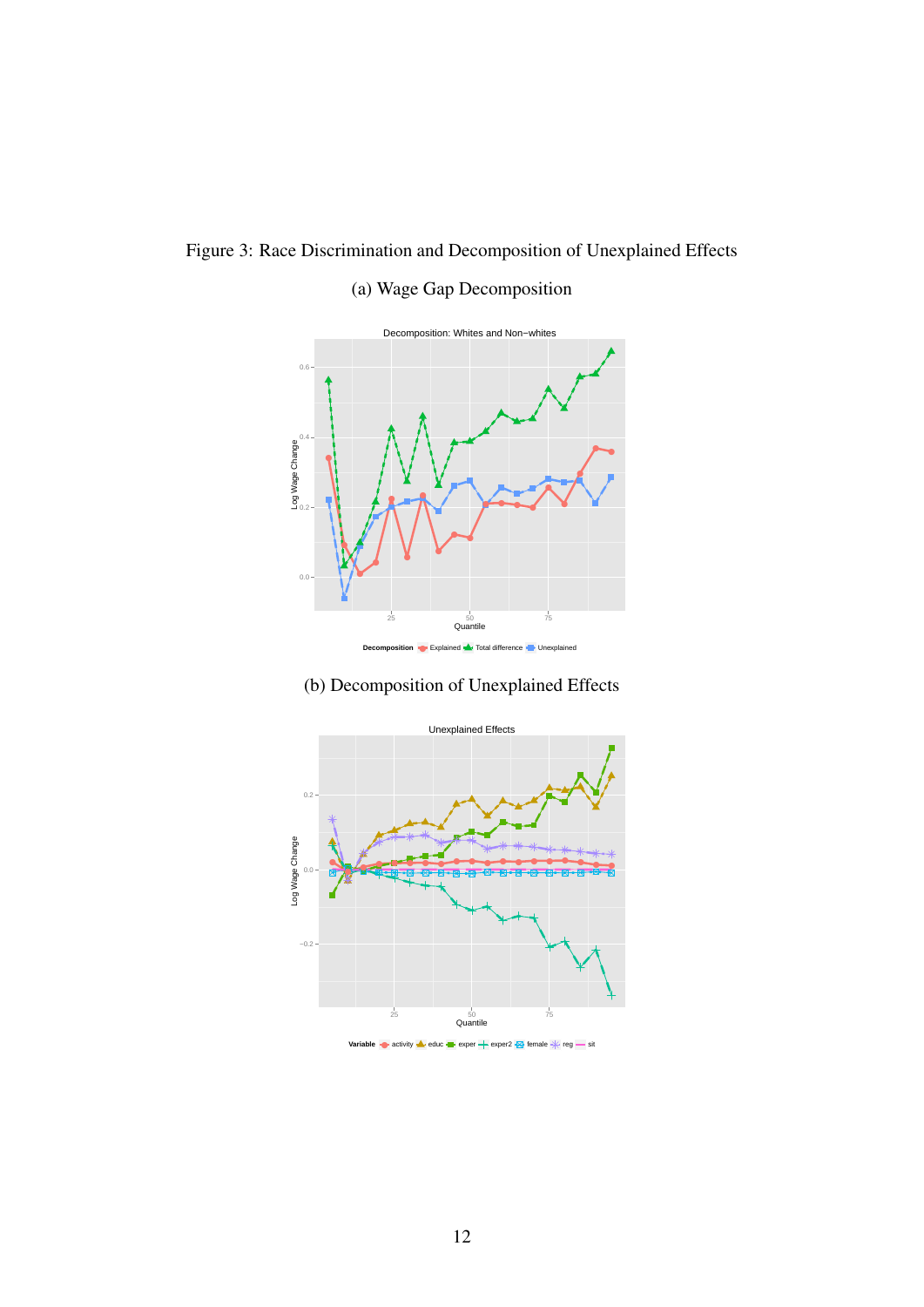|                                      | Males and Females |          |          |          |          | Whites and non-whites |          |          |          |          |
|--------------------------------------|-------------------|----------|----------|----------|----------|-----------------------|----------|----------|----------|----------|
| Decomposition of The Wage Gap        |                   |          |          |          |          |                       |          |          |          |          |
| Quantile                             | 10                | 25       | 50       | 75       | 90       | 10                    | 25       | 50       | 75       | 90       |
| Total Wage Gap                       | 0.104             | 0.406    | 0.481    | 0.363    | 0.396    | 0.031                 | 0.424    | 0.388    | 0.537    | 0.581    |
|                                      | (0.007)           | (0.003)  | (0.006)  | (0.009)  | (0.008)  | (0.002)               | (0.004)  | (0.006)  | (0.006)  | (0.007)  |
| Unexplained                          | 0.007             | 0.052    | 0.026    | 0.003    | 0.059    | $-0.062$              | 0.200    | 0.275    | 0.281    | 0.212    |
|                                      | (0.003)           | (0.002)  | (0.004)  | (0.005)  | (0.004)  | (0.001)               | (0.002)  | (0.003)  | (0.004)  | (0.003)  |
| Explained                            | 0.098             | 0.354    | 0.455    | 0.360    | 0.337    | 0.093                 | 0.224    | 0.113    | 0.256    | 0.369    |
|                                      | (0.006)           | (0.003)  | (0.005)  | (0.008)  | (0.008)  | (0.002)               | (0.004)  | (0.005)  | (0.005)  | (0.006)  |
|                                      |                   |          |          |          |          |                       |          |          |          |          |
| Decomposition of Unexplained Effects |                   |          |          |          |          |                       |          |          |          |          |
| educ                                 | $-0.025$          | $-0.025$ | $-0.064$ | $-0.104$ | $-0.070$ | $-0.031$              | 0.105    | 0.189    | 0.219    | 0.167    |
|                                      | (0.001)           | (0.001)  | (0.002)  | (0.004)  | (0.003)  | (0.001)               | (0.002)  | (0.003)  | (0.003)  | (0.003)  |
| exper                                | 0.030             | 0.004    | $-0.020$ | $-0.092$ | $-0.097$ | 0.010                 | 0.019    | 0.102    | 0.199    | 0.208    |
|                                      | (0.003)           | (0.001)  | (0.002)  | (0.006)  | (0.007)  | (0.002)               | (0.004)  | (0.006)  | (0.009)  | (0.010)  |
| exper2                               | $-0.025$          | $-0.001$ | 0.021    | 0.085    | 0.088    | $-0.009$              | $-0.022$ | $-0.109$ | $-0.208$ | $-0.215$ |
|                                      | (0.003)           | (0.001)  | (0.002)  | (0.006)  | (0.006)  | (0.002)               | (0.004)  | (0.006)  | (0.008)  | (0.009)  |
| black                                | $-0.002$          | $-0.002$ | $-0.004$ | $-0.005$ | $-0.003$ |                       |          |          |          |          |
|                                      | (0.000)           | (0.000)  | (0.000)  | (0.001)  | (0.000)  |                       |          |          |          |          |
| female                               |                   |          |          |          |          | 0.003                 | $-0.008$ | $-0.010$ | $-0.008$ | $-0.005$ |
|                                      |                   |          |          |          |          | (0.000)               | (0.001)  | (0.001)  | (0.001)  | (0.001)  |
| reg                                  | 0.005             | 0.003    | 0.004    | 0.003    | 0.001    | $-0.029$              | 0.088    | 0.079    | 0.054    | 0.043    |
|                                      | (0.001)           | (0.000)  | (0.001)  | (0.000)  | (0.000)  | (0.001)               | (0.001)  | (0.002)  | (0.002)  | (0.002)  |
| sit                                  | $-0.003$          | $-0.002$ | $-0.003$ | $-0.003$ | $-0.001$ | 0.000                 | 0.001    | 0.001    | 0.001    | 0.000    |
|                                      | (0.000)           | (0.000)  | (0.000)  | (0.000)  | (0.000)  | (0.000)               | (0.000)  | (0.000)  | (0.000)  | (0.000)  |
| actv                                 | 0.026             | 0.075    | 0.092    | 0.119    | 0.143    | $-0.006$              | 0.018    | 0.024    | 0.024    | 0.013    |
|                                      | (0.016)           | (0.006)  | (0.011)  | (0.015)  | (0.012)  | (0.002)               | (0.005)  | (0.005)  | (0.005)  | (0.004)  |

Table 1: Decomposition Results

Notes: Dependent variable: Log of weekly wages. Standard errors are in parenthesis. The unexplained effects corresponds to discrimination.

tribution have a smaller return to education than the whites. Region is a important component of the discrimination, therefore in some regions the discrimination is greater than in others. The region dummy is 1 for north and northeast and 0 for other regions, and these two regions have a great portion of non-whites. Thus it is likely that the discrimination is smaller in north and northeast than in the other regions, where non-whites are minority. To verify this, we estimate the gender and race discrimination for each of the five regions of Brazil. The results are shown in figures 4 and 5 in the appendix. Figure 4 shows that gender discrimination is very small in north and northeast regions, and it is greater in the other regions. Figure 5 shows that race discrimination is smaller in north and northeast than in other regions, but in this two regions race discrimination is greater than gender discrimination.

## 4 Conclusions

In this paper we decomposed the wage gap in Brazil between whites and non-whites, and males and females using the reweighing and recentered influence function regressions. The wage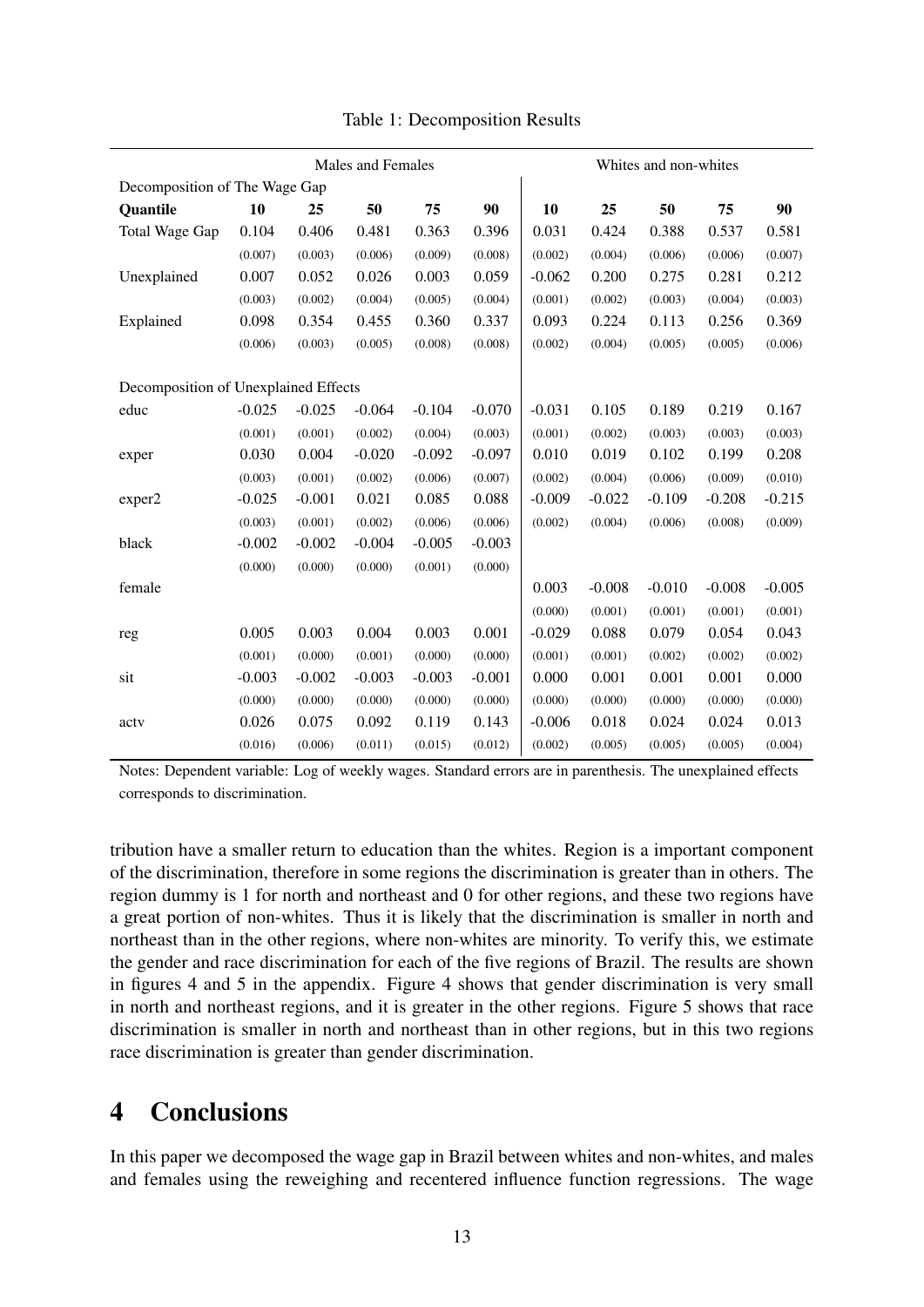discrimination between males and females does not present sharp variations across the quantiles of the wage distribution. It is greater in the 5th and the 35th quantiles. Our results suggest that gender discrimination is not generalized to all activities, since activity is the main component of the unexplained effects. We also found evidences that gender discrimination is very small in north and northeast regions, and it is greater in the other regions.

The racial discrimination increases along the quantiles of the wage distribution and it is greater than gender discrimination. The decomposition of the unexplained effects shows that education, experience and region are the most important components of the race discrimination. This means that whites have a greater return to education and experience than non-whites, and that the discrimination is greater in some regions than in others. The estimation of the racial discrimination for each of the five regions of Brazil shows that race discrimination is smaller in north and northeast than in other regions. This occurs because non-whites are minority in south, southeast and midwest, therefore it is more likely that the discrimination is greater in these regions than in north and northeast.

One limitation of this paper is that it does not identify the activities where gender and race discrimination occurs. Another limitation is that it does not discuss the problem of sensitivity to the choice of omitted baseline category (see Oaxaca and Ransom (1999)). To avoid perfect multicollinearity, one of the dummy variables is omitted in the regression equation. This variable represents the baseline category, for the coefficients of the remaining dummy variables are interpreted as deviations from this variable. The results of the Oaxaca-Blinder decompositions are sensitive to the researcher's choice of the omitted baseline category. Although, this paper fails to analyze this problem, it is possible that this problem occurs because of the linearity assumption of the Oaxaca-Blinder decomposition, and this assumption is not required in our estimates, therefore it is not necessary the perform the adjustment proposed by Gardeazabal and Ugidos (2004).

Brazil is one of the most unequal countries in the world. Racial and gender discrimination may be important factors contributing to this inequality. Although some policies are being created to reduce the inequality of opportunity - in 2004 the Universidade Federal de Brasília was the first public university to adopt a quota system to increase the number of non-whites students - there are many more actions to be implemented to reduce the discrimination and inequality that are present in every region of this country. Bertrand and Mullainathan (2003) argue that training alone may not be enough to alleviate the barriers raised by discrimination, since blacks living in the U.S. with the same qualification as whites, have a lesser probability of receiving callbacks for interviews, after responding to help-wanted ads. We hope that the insights on the subject provided by this paper may stir up the debate about discrimination, and that in a near future, non-whites may have the same access as whites to education, job interviews and receive the same return to education and experience.

## References

- [1] ÁLVAREZ, L. G (2013) Women in the Workforce: A Decomposition of Female Racial *Wage Gaps in Brazil*, Master Thesis, Lund University - School of Economics and Management.
- [2] ANGRIST,J.,CHERNOZHUKOV V., FERNÁNDEZ-VAL,I.(2006) Quantile Regression under Misspecification. *Econometrica*, Vol. 74, No. 2, 539–563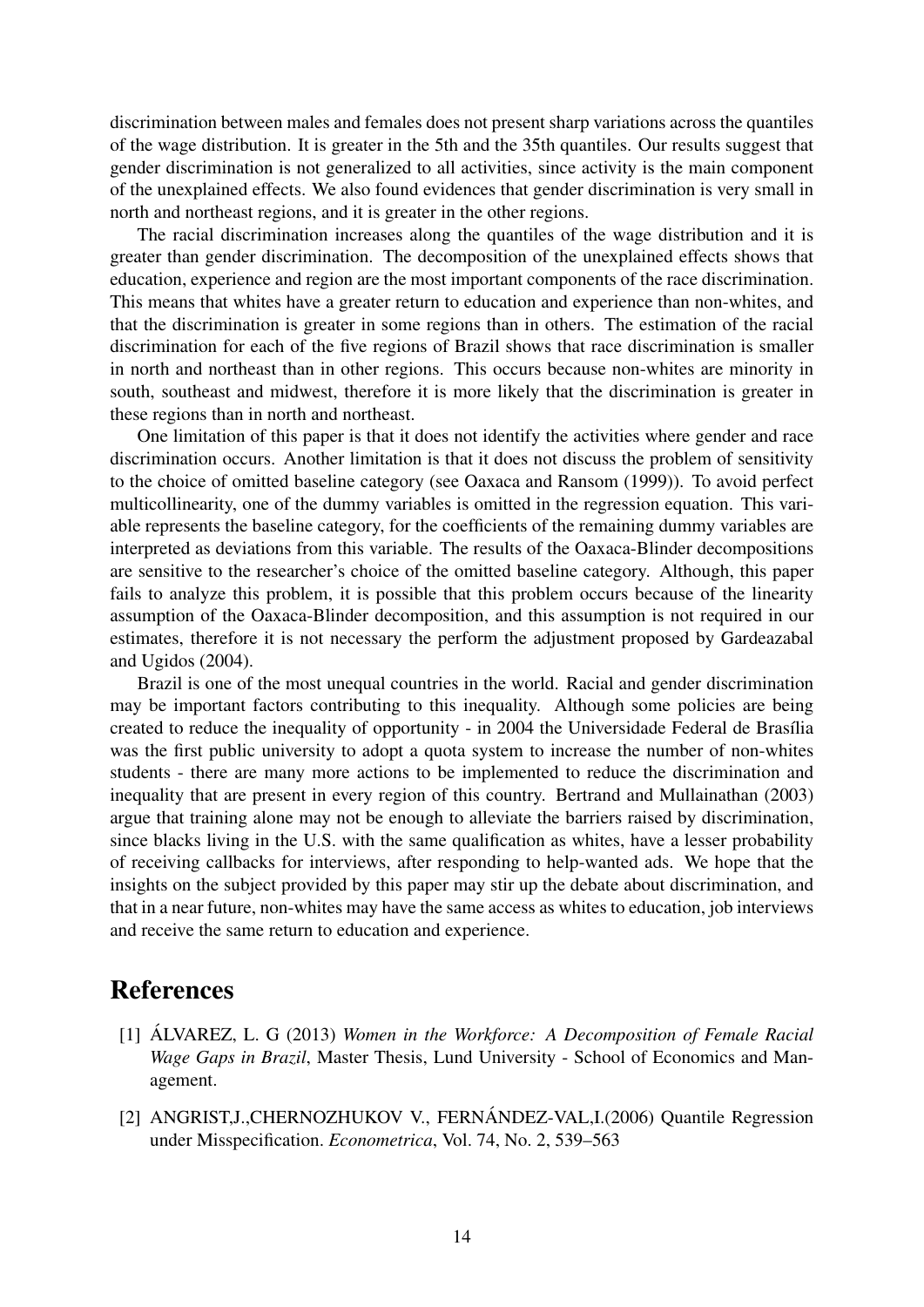- [3] BERTRAND, Marianne, MULLAINATHAN,Sendhil (2003) Are Emily and Greg More Employable than Lakisha and Jamal? A Field Experiment on Labor Market Discrimination *NBER Working Paper* No. 9873
- [4] BLINDER, A.S. (1973). Wage Discrimination: Reduced Form and Structural Estimates. *The Journal of Human Resources* 8: 436-455.
- [5] BARSKY, R. BOUND,J. CHARLES, K. and LUPTON,J. (2002), Accounting for the Black-White Wealth Gap: A Nonparametric Approach, *Journal of the American Statistical Association*, 97(459), 663-673.
- [6] BARTALOTTI,O. A. C. (2007) *Discriminac¸ao Salarial por Cor e G ˜ enero Revisitada: ˆ Uma abordagem de decomposic¸ao contrafactual utilizando regress ˜ oes quant ˜ ´ılicas*. Master Thesis, FGV: São Paulo.
- [7] BROWN, R. S. MOON, M. and ZOLOTH, B. S. (1980). Incorporating occupational attainment in studies of male-female earnings differentials. *The Journal of Human Resources* 15 (1), 3-28.
- [8] CHERNOZHUKOV V., FERNÁNDEZ-VAL I., MELLY B. (2012) 'Inference on counterfactual distributions" The Institute for Fiscal Studies Department of Economics, UCL cemmap working paper CWP05/12
- [9] FIRPO S., FORTIN, N. LEMIEUX T., (2009) Unconditional Quantile Regressions *Econometrica*, Vol. 77, No. 3, 953–973.
- [10] FIRPO S., FORTIN, N. LEMIEUX T., (2007) Decomposing Wage Distributions using Recentered Influence Function Regressions, Unpublished Manuscript, University of British Columbia.
- [11] FORTIN, N. LEMIEUX T., FIRPO S. (2010) "Decomposition Methods in Economics" NBER Working Paper Series.
- [12] GARDEAZABAL, J. UGIDOS, A. (2004). More on Identification in Detailed Wage Decompositions. *Review of Economics and Statistics*, 86(4), 1034–1036.
- [13] GOLDIN, C., ROUSE, C. (1997) Orchestrating Impartiality: The impact of "Blind" Audintions on Female Musicians NBER Working Paper N°5903
- [14] MACHADO, J., MATA J., (2005) Counterfactual Decomposition of Changes in Wage Distributions Using Quantile Regression *Journal of Applied Econometrics* 20: 445– 465.
- [15] MELLY, B (2006) "Estimation of counterfactual distributions using quantile regression" Swiss Institute for International Economic s and Applied Economic Research (SIAW), University of St. Gallen
- [16] OAXACA, R. (1973), Male-Female Wage Differentials in Urban Labor Markets. *International Economic Review* 14: 693-709.
- [17] OAXACA,R.L., RANSOM,M.R. (1999). Identification in Detailed Wage Decompositions. *Review of Economics and Statistics*, 81(1), 154–157.
- [18] SALARDI, P. (2012), *An Analysis of Pay and Occupational Differences by Gender and Race in Brazil - 1987 to 2006*, Phd Thesis, University of Sussex.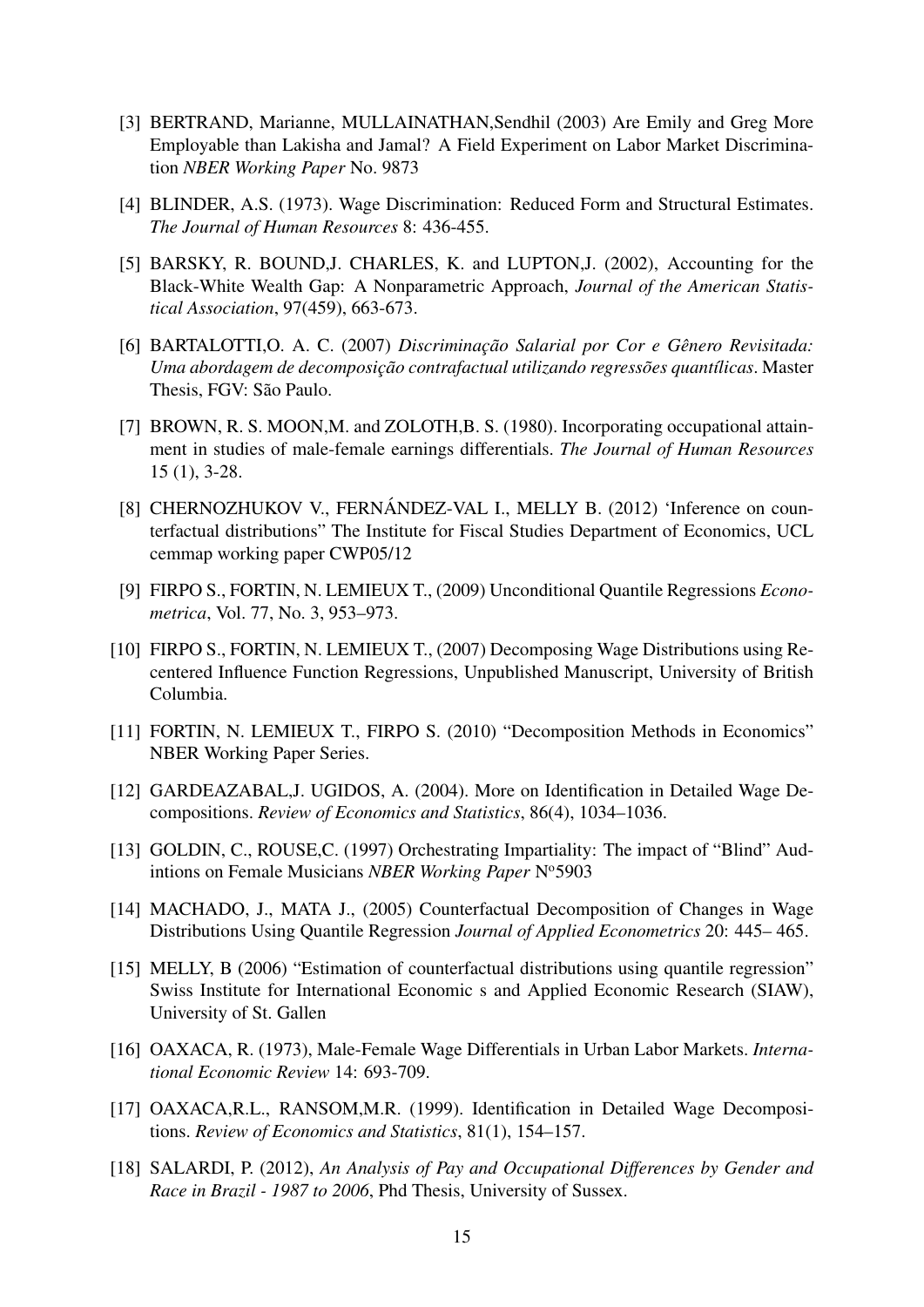[19] WOOLDRIDGE, Jeffrey M (2009). Introductory econometrics: a modern approach. Cengage Learning.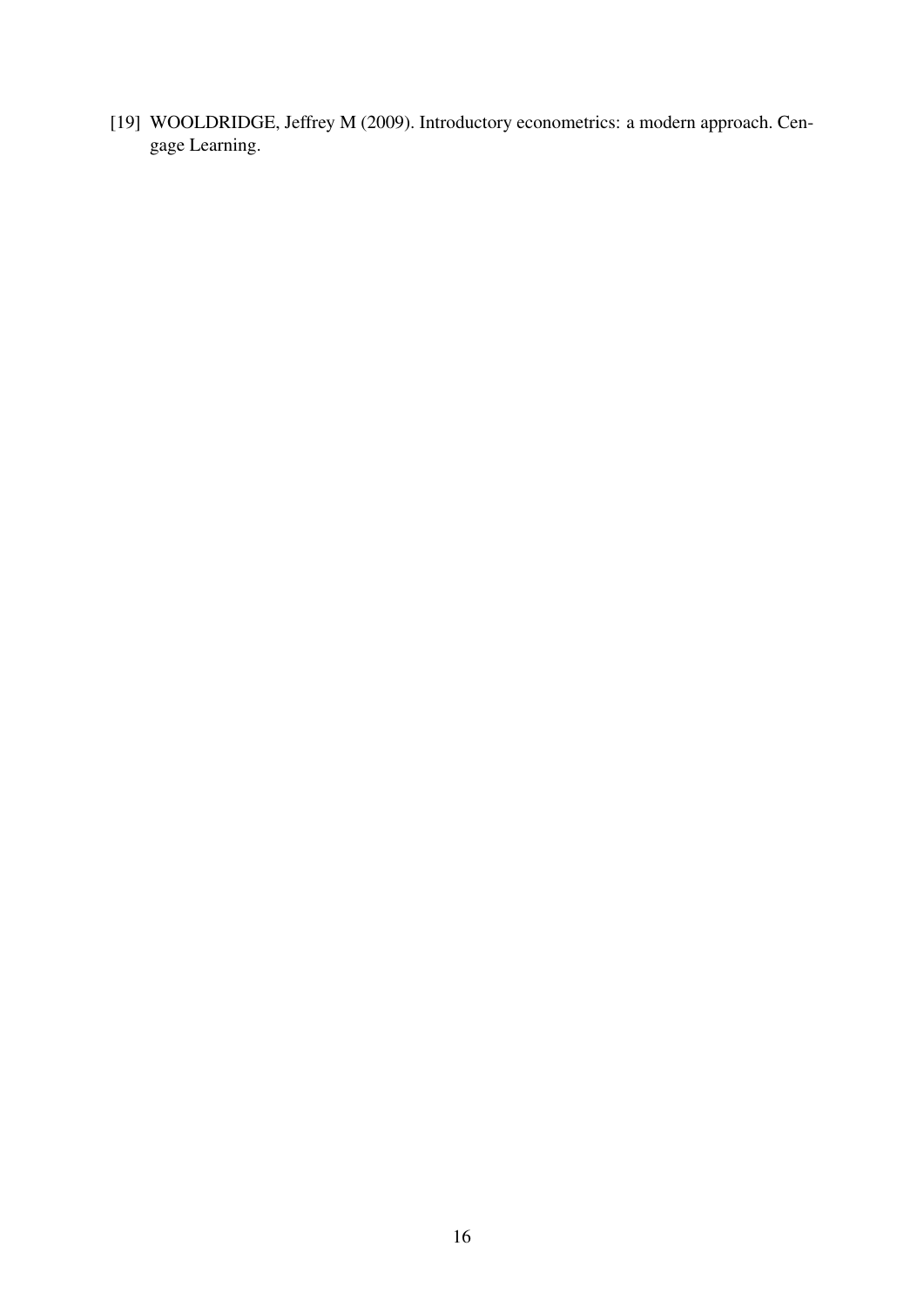# Appendix



Figure 4: Decomposition of the regional wage gap: Males and Females